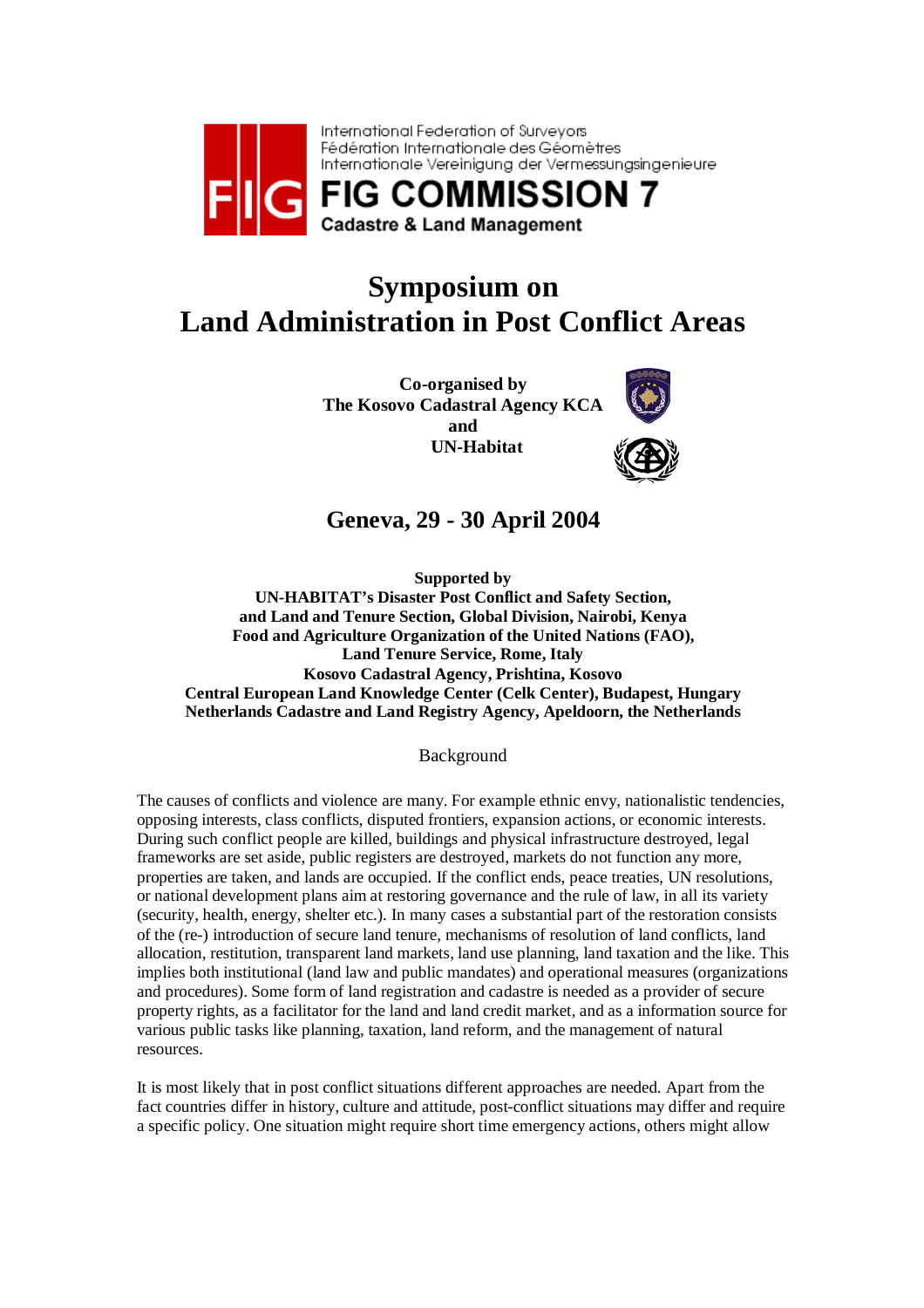for less hasty and more gradual actions.

A few examples of post-conflict situations are considered hereafter.

In *Kosovo* there is a real challenge in creating appropriate institutions supported by law and implemented according to those standards considered appropriate for a modern market based economy. In almost every sector there are major structural difficulties to be overcome. The transition to a market economy is made more difficult owing to the discriminatory policies of the last decade and the legacy of the conflict, which has left its marks on the land, the people, the economy and the hope for the future.

The rebuilding of society and the physical infrastructure is proceeding. A significant milestone has been achieved with the execution of the democratic elections of 2001 and the establishment of the Provisional Institution of Self-Government in Kosovo (PISG) from January 2002. The PISG has clearly established its intention to develop sound economic and social policies based upon democratic principles as evidenced in the framework of the agreement signed between the political parties of the February 28, 2002, and further elaborated in the policy document of May 2, 2002.

The policy provides for:

- 1. Consolidating the democratic structures of Kosovo;
- 2. Increasing the transparency and efficiency of the administration;
- 3. Improving educational standards for all inhabitants of Kosovo;
- 4. Improving the quality of the health of all inhabitants of Kosovo;
- 5. Promoting economic development and international economic Cooperation;
- 6. Increasing employment;
- 7. Establishing pension insurance & social assistance for vulnerable groups; and
- 8. Integrating all ethnic communities into Kosovo society.

These eight priorities represent the government focus and several of them directly impact the land administration sector

In *Guatemala* the World Bank indicates that most poverty is rural: poverty affects over 75% of the population, 86% of the rural population and 93% of the indigenous population. Land issues are key for poverty alleviation. These issues include (i) land property rights, which are unclear for most rural population, it is estimated that 95% of the rural parcels are not registered, and (ii) land distribution.

In the Treaty of Peace, December 29 1996 on Social and Economic Aspects and Agrarian Situation the land issue was strongly emphasised. In the paragraph 38 it indicates: '… to establish an efficient decentralised multi-user land registry and cadastral system that is financially sustainable, subject to compulsory updating and easy to update...' According to this, fair distribution and tenancy of land is one of the solutions for peace in the country.

In *Cambodia*, on Oct. 23, 1991 a peace treaty was signed in Paris with elections planned for 1993. In Jan. 1992 the UN appointed Yasushi Akashi as head of the UN Transitional Authority in Cambodia (UNTAC). On Sept. 21, 1993 the National Assembly ratified constitutional changes that restored the monarchy and in Nov. 1993 the UNTAC was disbanded.

Since 1998, and for the first time in 30 years, there has been no fighting anywhere in Cambodia. Nevertheless there still exists a context in which land grabs are common, and the protection of land rights is weak. Passage of the 2001 Land Law appears to represent a break with past practice, with the Law having support from the highest levels, but how that support will play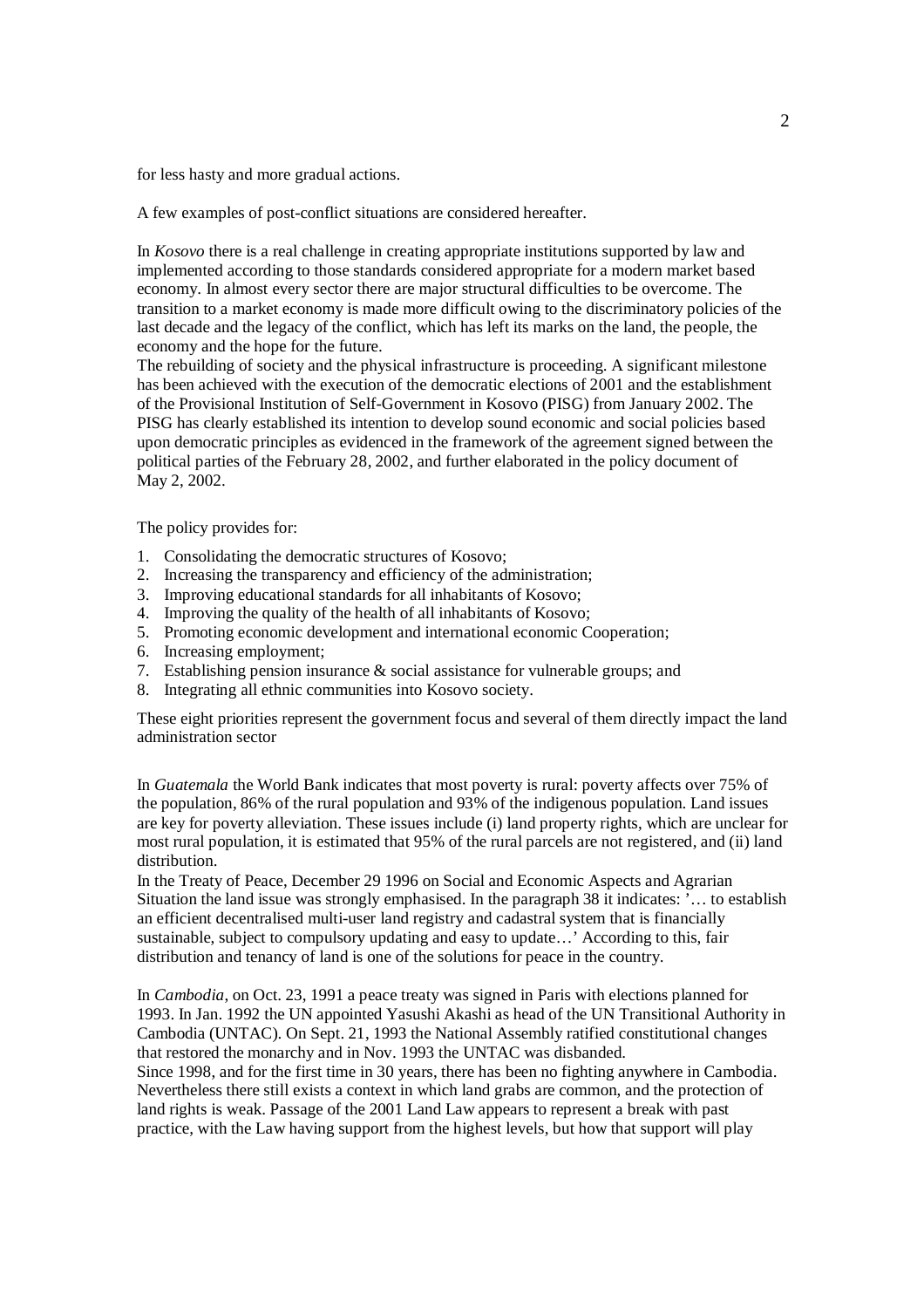itself out in practice remains to be seen. The Land Law establishes for the first time the right of private ownership for both residential holdings and agricultural holdings and establishes a parcel based registration system. The newly created Council for Land policy still has to resolve troublesome issues.

In *Afghanistan* Mr. Hamid Karzai became chairman of the Afghan Interim Authority on December 22, 2001. In June 2002 the Loya Jirga appointed Mr. Karmai as the President of the Afghanistan Transitional Administration of the Transitional Islamic State of Afghanistan. The Administration adopted in 2002 a National Development Framework that revealed the following ambitions with respect to land: '…Access to land is regulated through Islamic and customary law. There is a need for a program to produce nationwide land registry and to settle disputes between individuals and groups on land. Such a registry would allow for the use of land as collateral for entrepreneurial activities'

In *El Salvador,* the civil war ended in 1992 with a Peace Treaty, followed by a National Plan for Reconstruction, that has as one of the fundamental pillars the creation of a new agricultural policy, providing for security of land tenure.

In *Rwanda* the Peace Treaty of Arusha 1993 between the Government of Rwanda and the Front Patriotique Rwandais terminated the genocide . Article 2 of the Treaty dictates the repatriation of refugees and the resettlement of displaced persons, giving them right to access to land. Registration of lands and certificates of land titles should provide for land tenure security.

#### **References**

Alden Wily, L., 2003, Land Rights in Crisis- Restoring Tenure Security in Afghanistan, Afghanistan Research and Evaluation Unit, Kabul, 2003

Andersson, B. and Meha, M., 2003, Land administration in Kosovo- Practice in Cooperation and Coordination, FIG and UN/ECE.WPLA, Athens Greece 2003

Childress, M., 2001, Cambodia maps its land tenure future, LTC Newsletter, University of Wisconsin, Madison, Fall 2001

GTZ, 1998, Land Tenure in Development Cooperation, Universum Verlagsanstalt Gmbh, Wiesbaden, Germany 1998

Godinez Garcia, E.Y., 2001, Development of a Cadastral Infrastructure in Guatemala, ITC MSc Thesis, Enschede, the Netherlands, 2001

Rurangwa, E., 2002, Land as a source for conflict and in post conflict settlement (in Rwanda), World Bank Workshop Land Policy, Kampala, Uganda, 2002.

Safie F.G. & Rosales, G., 2003, The Modern Administration of lands as Key for the Modernisation Process in El Salvador, FIG Working Week Paris, 2003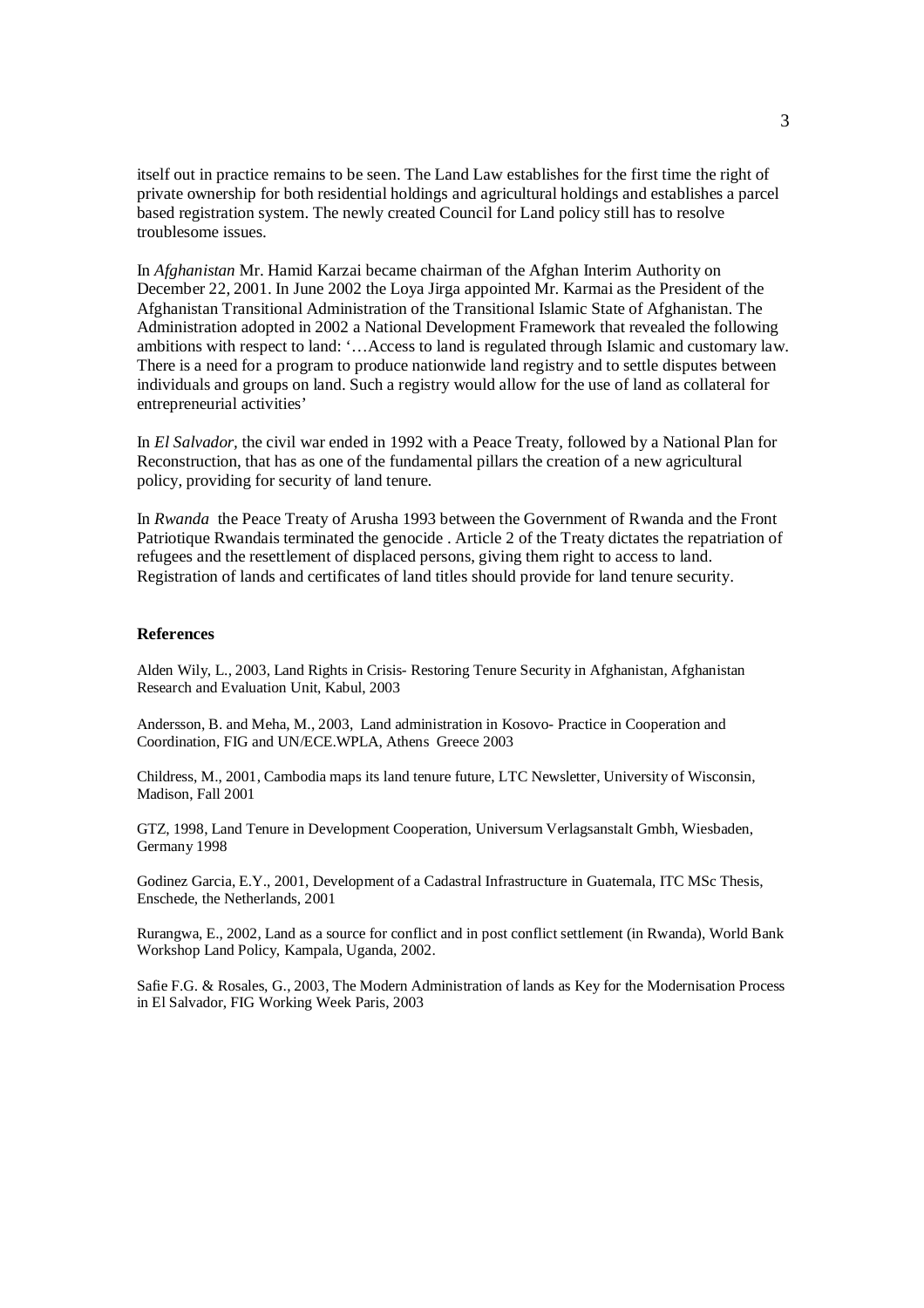#### **Purpose of the Symposium**

The purpose of this symposium is to bundle experiences and knowledge on the issue of land administration in post-conflict areas that can provide a good knowledge base for future operations. UN Habitat is carrying out research in this field to better fulfill its mandates. FAO is supporting countries emerging from violent conflicts in the provision of secure acces to land and the re-establishment of land administration systems. Discussion provides opportunity to identify good practices and lessons learned. The final discussion at the end of the symposium aims at investigating possibilities for common findings and recommendations.

Proceedings of the symposium will be published at http://www.oicrf.org.

#### **Target Group**

The target groups for this symposium consists of peacekeeping professionals, land policy specialists, land administrators, land surveyors, land registrars, land managers, informationmanagers, donors, non-governmental organisations, officials and politicians, who are involved in emergency and reconstruction activities in post-conflict areas.

#### **Programme**

The programme will consist of speakers from various post conflict areas in order to learn from their experiences. Representatives of UN/HABITAT will report on the findings and recommendations of recent work. The draft programme is attached.

#### **Submission of Papers**

Although the major part of the programme consists of invited papers, there is room for a few papers submitted by participants (at least two days prior to the symposium). If you would like to make use of this opportunity, please contact Mrs. Pauline van Elsland.

#### **Dates**

Dates for the symposium are Thursday and Friday April 29 - 30, 2004.

#### **Venue**

UN-European Headquarter at the Palais des Nations in Geneva, Switzerland.

#### **Registration**

For registration please contact Mrs. Pauline van Elsland. Deadline for registration is Friday April 16, 2004. Registration can be done by e-mail to pauline.vanelsland@kadaster.nl.

#### **Fee**

There will be no fee for participation. However coffee, tea, lunch and dinner are at your own expense. Participants have to cover their own travel and acommodation expenses.